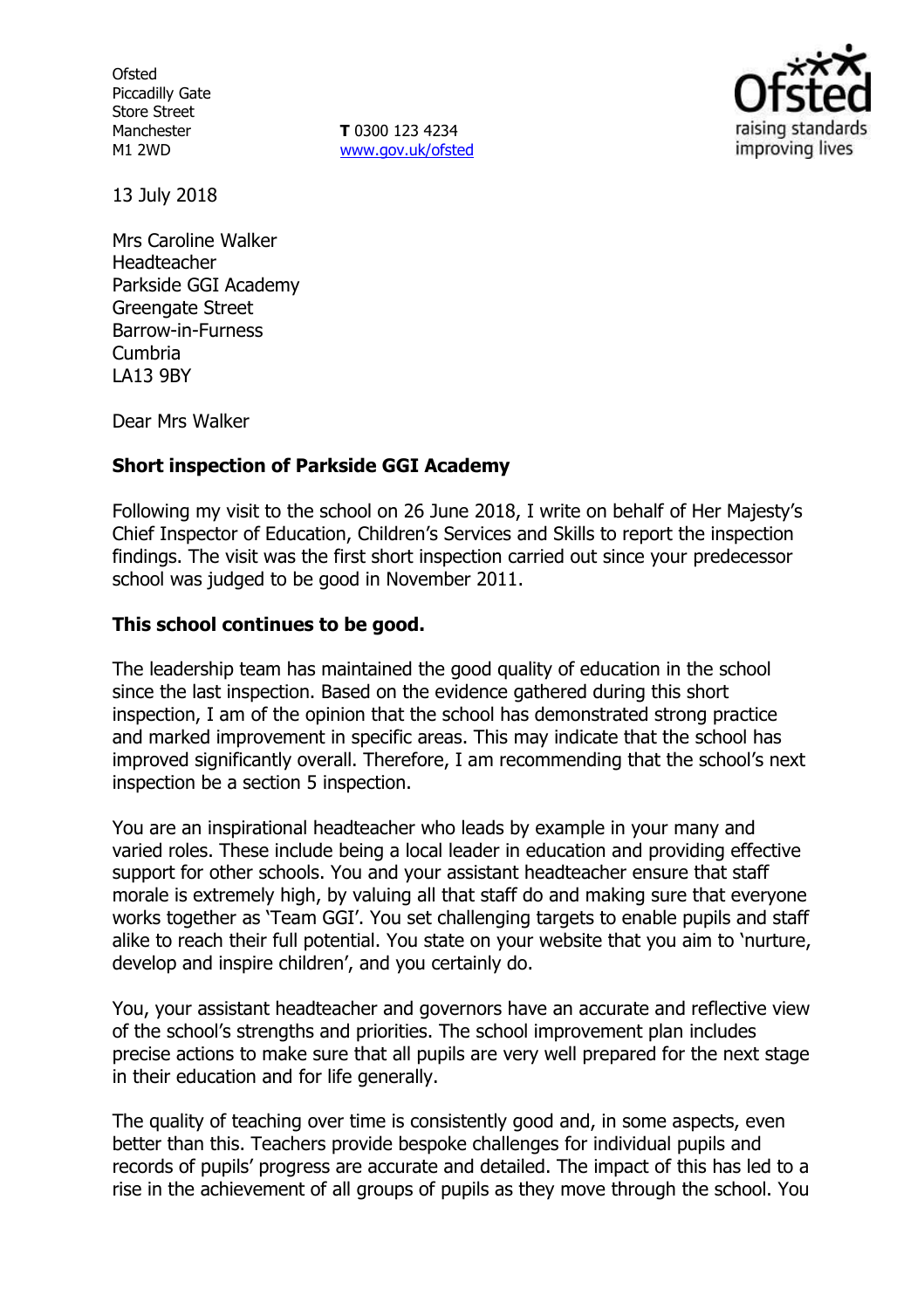

place a high priority on training to keep your staff up to date on all aspects of teaching, learning and assessment. You ensure that there are many opportunities to share best practice, both across and beyond the school. You have provided opportunities for your staff to develop expertise in several aspects of education. As a result, four teachers are specialist leaders in education, and they work with your own staff as well as teachers in other schools to improve practice.

You and the staff ensure that children get off to a good start in early years. Many children enter the school with levels of development that are below those typical for their age. This is particularly the case in speech and language, and in personal development and social skills. Despite this, the proportion of children reaching a good level of development at the end of the Reception Year has been above the national average for the last two years. Parents and carers commented that 'children with huge speech delay come on in leaps and bounds', and they certainly do.

The proportion of pupils reaching expected standards by the end of key stage 1 in reading, writing and mathematics was higher than the national average in 2016 and 2017. Similarly, those reaching greater depth in each of these subjects was also above the national average. You and your staff are preparing well for expanding the school intake to include Year 3 pupils from September and the remaining key stage 2 year groups in subsequent years.

Pupils clearly enjoy and thrive on school life. Two-year-old children quickly build positive relationships with each other, the older pupils and with you and your staff. This helps children settle quickly into school life. Pupils throughout the school are courteous towards each other and the adults around them. Pupils are keen to learn new things, and their behaviour, both in class and during breaks, is exceptional. All parents who responded to Parent View and to whom I spoke during the inspection would recommend this school. They told me that you and your staff provide their children with 'opportunities to develop personally, socially, mentally and academically'. They commented on the fact that you and your staff are '100% committed to making sure that you develop every bit of potential from every child'.

# **Safeguarding is effective.**

As the designated safeguarding leader, and together with the two deputy designated safeguarding leaders, you ensure that all safeguarding arrangements meet requirements. You make sure that staff fully understand their duty and follow systems and procedures for recording concerns. You ensure that all necessary checks are made on the suitability of staff to work with children. When I arrived at the start of the inspection, the effectiveness of procedures to check on those visiting school was clear for me to see.

You make sure that the promotion of safeguarding throughout the school has a high profile. You provide staff with regular training that is up to date, so that they and members of the governing body understand the current guidance. One of your deputy designated safeguarding leaders holds monthly meetings with kitchen staff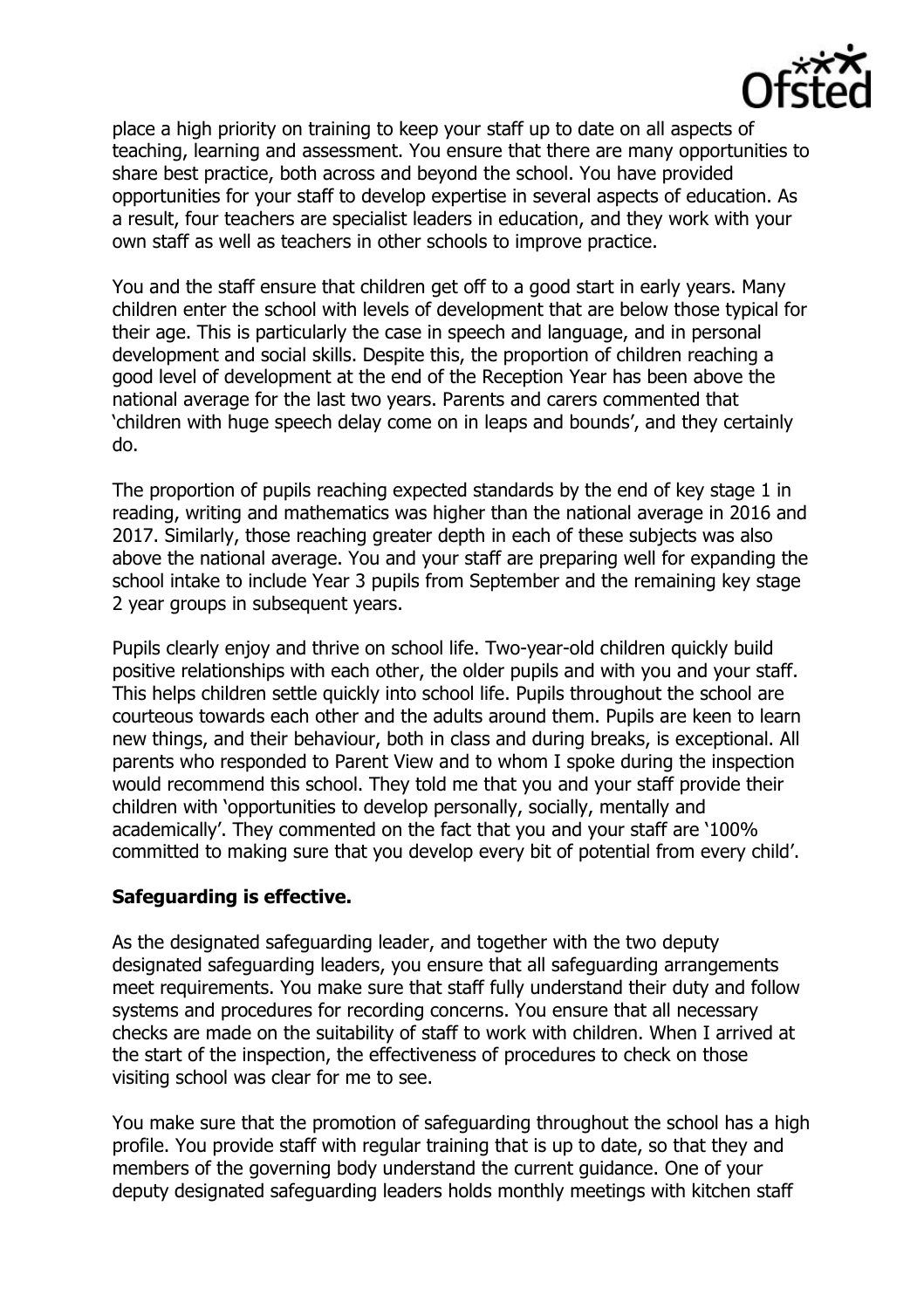

and lunchtime supervisors to reinforce training and discuss potential safeguarding scenarios. You and the deputy designated safeguarding leaders are prompt in making referrals to the appropriate authorities. Together, you diligently follow up all concerns and make sure that pupils are kept safe. You work well with a range of external agencies to secure expertise to support pupils' welfare, as and when necessary. You and your staff provide exceptional care and support for pupils and their families. The leadership team has ensured that all safeguarding arrangements are fit for purpose and records are detailed and of high quality.

# **Inspection findings**

- As part of this inspection, I looked at how effectively leaders and managers, including governors, use the pupil premium funding to support the high proportion of disadvantaged pupils. You and governors ensure that funding is well used for both academic support and support for the social and emotional well-being of disadvantaged pupils. As a result, the progress of disadvantaged pupils', including those of higher ability, is now much closer to that of other pupils nationally. Examples of pupil premium spending include subsidising the costs of school trips and curriculum enhancements. These experiences broaden pupils' horizons, take them beyond their local community and bring learning to life. For example, teachers use outdoor pursuits to build pupils' resilience and draw on these experiences when back in the classroom.
- You ensure that the curriculum offers an extensive range of learning experiences including visits to outdoor-education centres, towns, cities and the beach. From the age of just two years, children are encouraged to become inquisitive in the early years classroom areas and engage in role play in a wide range of outdoor activities. You and your early years staff ignite children's imaginations in a highly stimulating environment, which has been enhanced by the secret garden area. You and subject leaders ensure that all aspects of the early years and key stage 1 curriculum are covered, and there is an appropriate balance between subjects. Teachers ensure that topics are used well to link subjects together and bring learning to life. A raft of extra-curricular activities includes choir, gymnastics and dance. A highly skilled specialist sports coach also provides an extensive range of sporting opportunities. You, your staff and colleagues from local industry motivate pupils, and this is appreciated by parents who said that you 'make it a fun place to learn'. Older pupils told me their aspirations to gain employment in a range of professions, such as becoming a pilot, vet, teacher or engineer. You are preparing well for the new Year 3 pupils as you embark on expanding the school over the next few years to include key stage 2. The planning and review of the new key stage will need to continue as new year groups join the school.
- Next, I explored the high rates of absence of girls in 2016 and what you are doing to promote high levels of attendance. You provided me with evidence of strong analysis of the information on absences and action taken to improve attendance. Your inclusion manager follows up in detail those pupils who are late, occasionally absent or persistently absent. Parents praise the use of attendance plans, which have proved successful in improving the attendance of several pupils. Staff also provide a breakfast club, which has significantly helped improve punctuality for several children. Pupils encourage each other to attend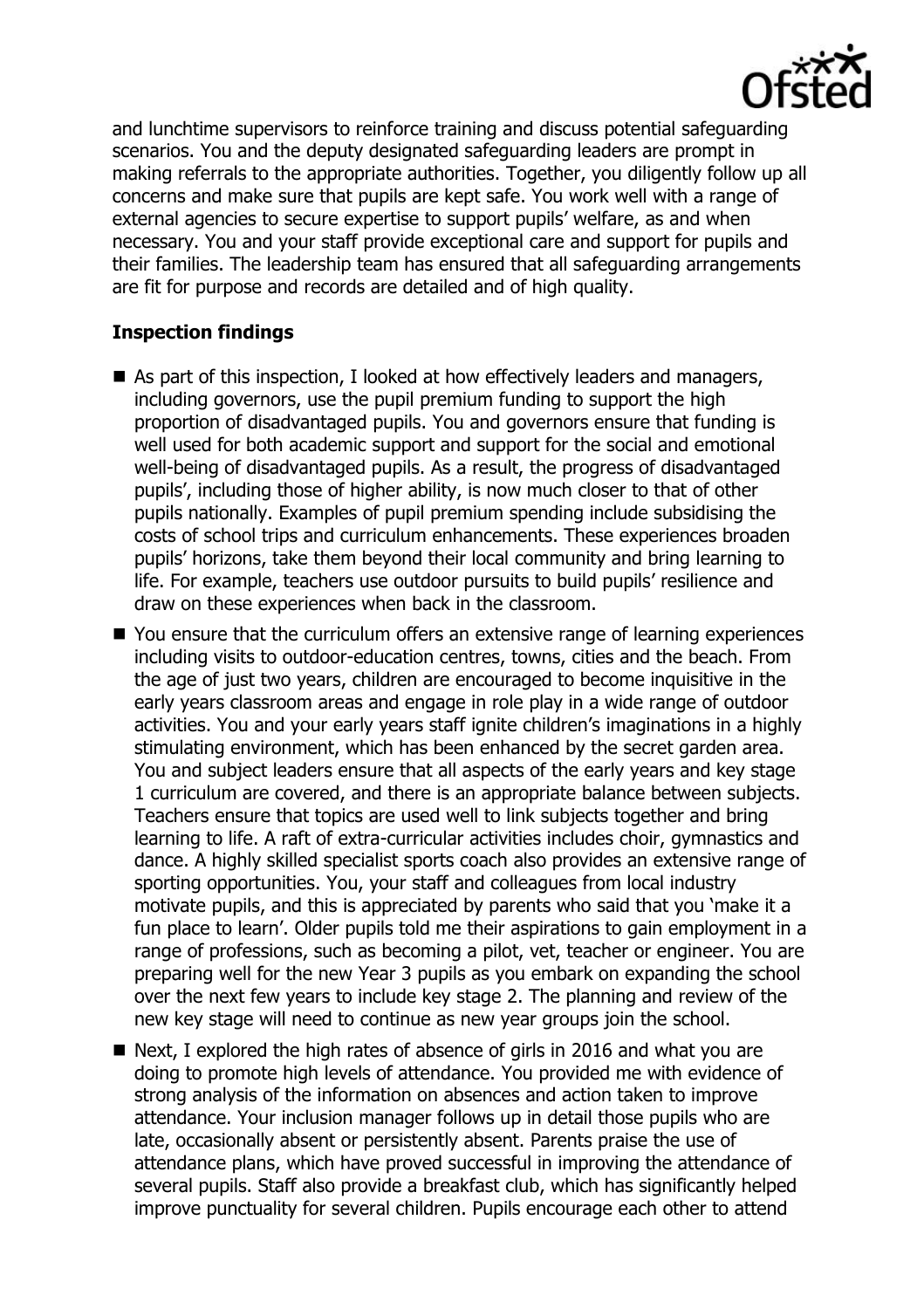

regularly, as they are highly motivated to win the weekly best class attendance and have Parky Bear visit their class. The vast majority of pupils attend regularly, and this supports progress with their learning.

■ Finally, I looked at how you are working with parents and the wider family to encourage learning beyond school. Staff work with parents of the youngest children who have just started school to develop parenting skills. You and your staff also provide a raft of opportunities to help parents to bond with their children and find ways beyond the school environment to maximise learning opportunities. Parents told me that they particularly enjoy the weekly internet challenges. They think they are 'a great idea to promote special time with the family'. These challenges range from turning the television off for an evening and playing a board game together, to parents writing letters to their child about why they love them. Staff encourage parents to attend phonics sessions, which parents describe as 'invaluable'. Teachers reinforce the importance of parents and their children reading together at home. There is evidence of this in reading logs, but a minority of parents do not engage with this and this slows pupils' progress. Parents are eager to attend the 'work of the month' assemblies where they can see what children across the school have been learning. Staff go the extra mile to build highly positive relationships with parents and the wider family.

# **Next steps for the school**

Leaders and those responsible for governance should ensure that:

- staff continue to encourage parents to make time to listen to children reading at home
- $\blacksquare$  they continue to develop and review the key stage 2 curriculum.

I am copying this letter to the chair of the local governing body, the chief executive officer of the multi-academy trust, the regional schools commissioner and the director of children's services for Cumbria. This letter will be published on the Ofsted website.

Yours sincerely

Naomi Taylor **Her Majesty's Inspector**

# **Information about the inspection**

During this inspection, we jointly observed teaching and learning. I held meetings with subject leaders, senior leaders, members of the local governing body and with you as the designated safeguarding leader. I analysed 25 responses to Ofsted's online questionnaire, Parent View, and I spoke informally with parents at the school gates to seek their views. I also took account of 23 free-text responses from parents. I analysed the 31 staff responses to Ofsted's online staff survey and spoke